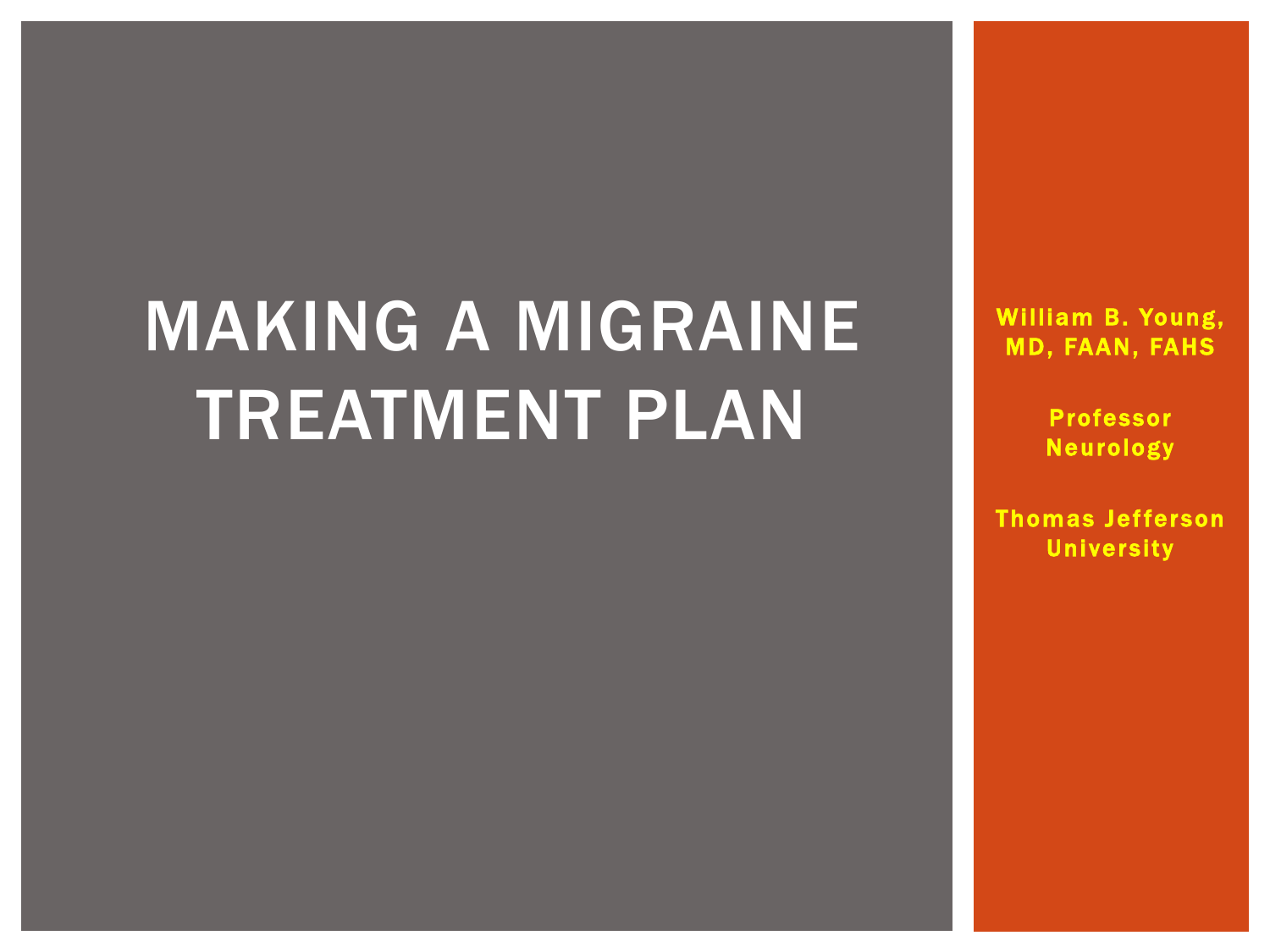# WILLIAM B. YOUNG, M.D. DISCLOSURE INFORMATION

#### ADVISORY BOARD/ CONSULTANT/ SPEAKERS BUREAU

- Alder Advisory Board/Consultant
- Allergan Advisory Board/Consultant
- Amgen Speakers Bureau/Consultant
- Lilly Advisory Board/Speakers Bureau
- Teva Advisory board, Speakers Bureau

#### Medical Co-Director, Ctrl M Health

#### RESEARCH SUPPORT

- Amgen
- Autonomic Technology
- Colucid
- **Q** Cumberland
- D Dr. Reddy Laboratories
- Eli Lilly
- Novartis
- PCORI
- D Scion
- $\square$  Teva
- Zosano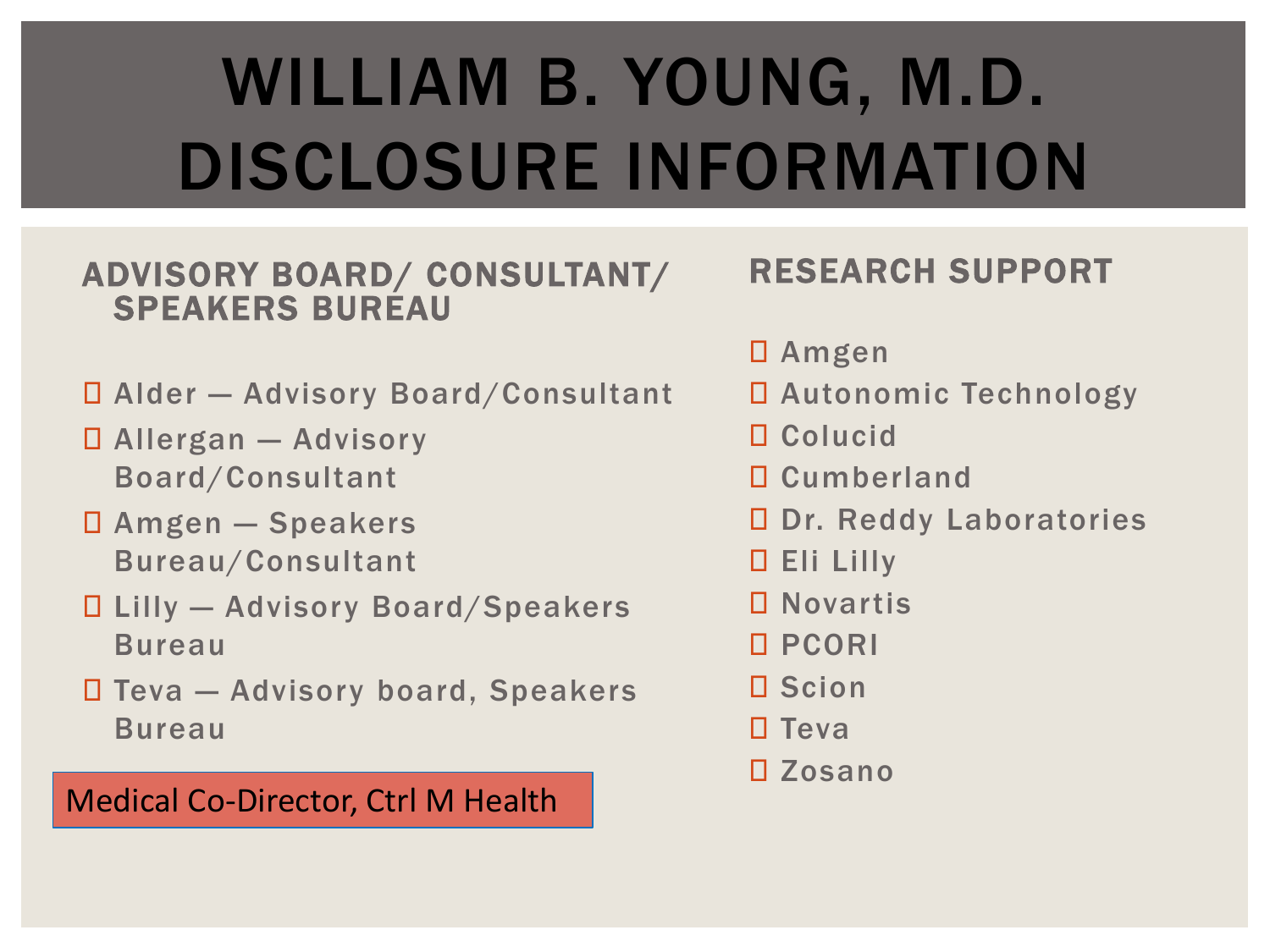### THIS IS ALL I AM GOING TO SAY ABOUT:

# Diagnosis Calendars **■Triggers**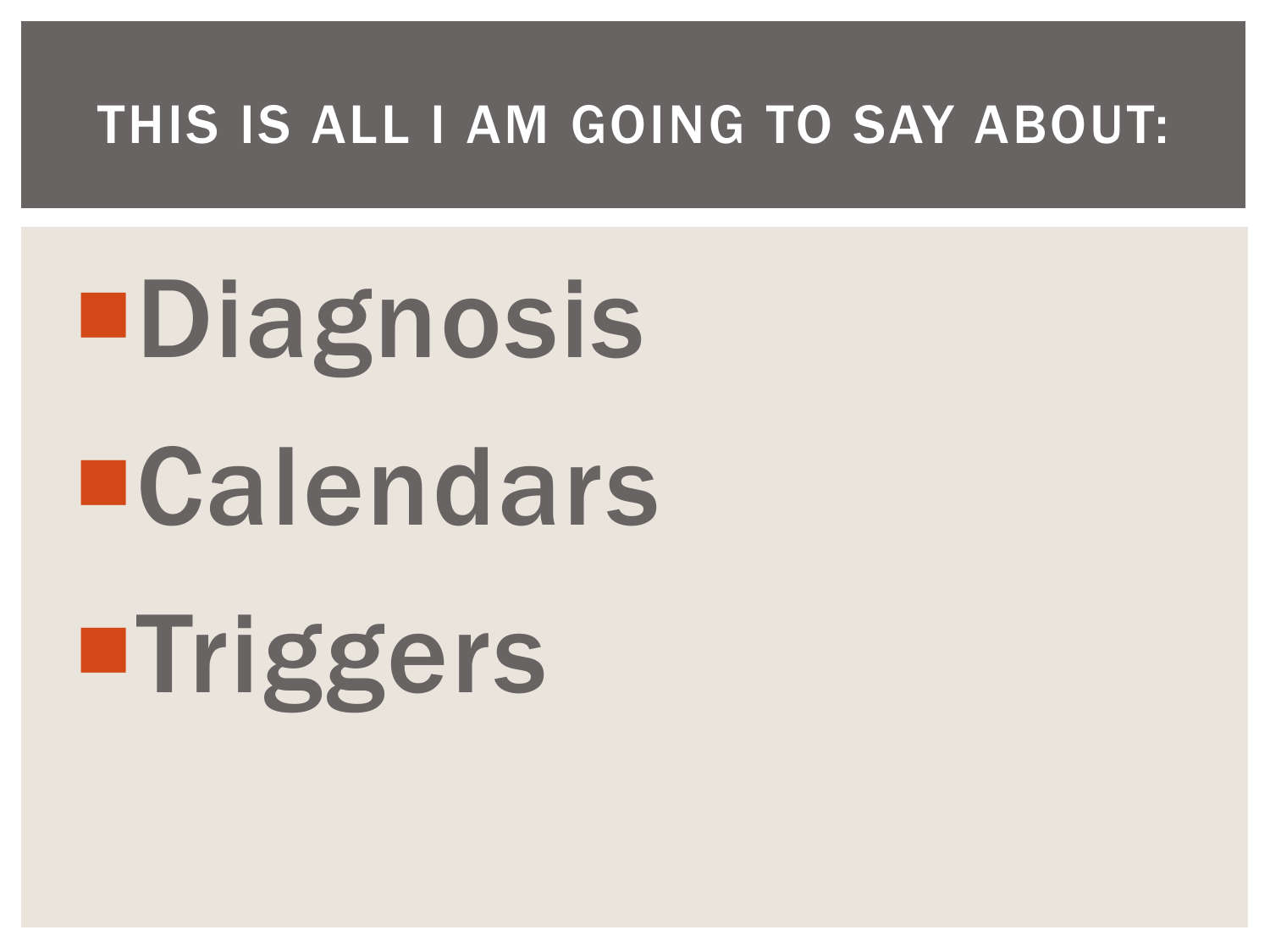# MIGRAINE OR MIGRAINE PLUS

#### ■ Rebound

- **Example 2 Fig. 2 Fig. 2 Fig. 2 Fig. 2 Fig. 2 Fig. 2 Fig. 2 Fig. 2 Fig. 2 Fig. 2 Fig. 2 Fig. 2 Fig. 2 Fig. 2 Fig. 2 Fig. 2 Fig. 2 Fig. 2 Fig. 2 Fig. 2 Fig. 2 Fig. 2 Fig. 2 Fig. 2 Fig. 2 Fig. 2 Fig. 2 Fig. 2 Fig. 2 Fig. 2 F**
- Inflammation
	- **E.g. rheumatoid arthritis, etc.**
- **Other pain** 
	- The closer to the head (neck, tmj) the worse
- **Anxiety/Depression**
- **Obesity**
- **Poor sleep** 
	- **Insomnia**
	- **Snoring, sleep apnea**

FIX ALL THE "PLUS" THAT YOU **CAN**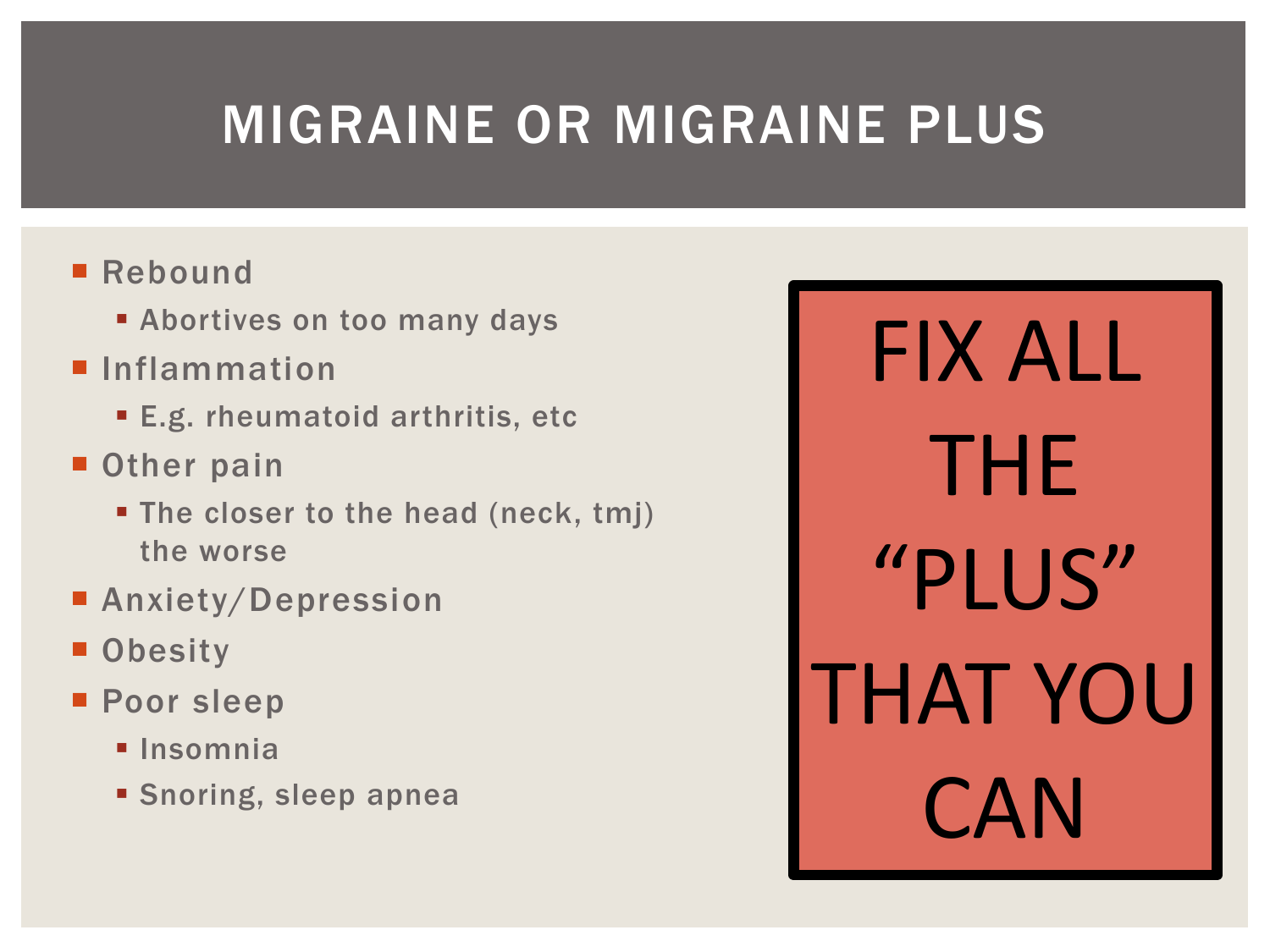# WHAT IS IN YOUR BOXES?

| <b>ABORTIVE</b> | <b>PREVENTIVE</b> |  |
|-----------------|-------------------|--|
| <b>MIND</b>     | <b>BODY</b>       |  |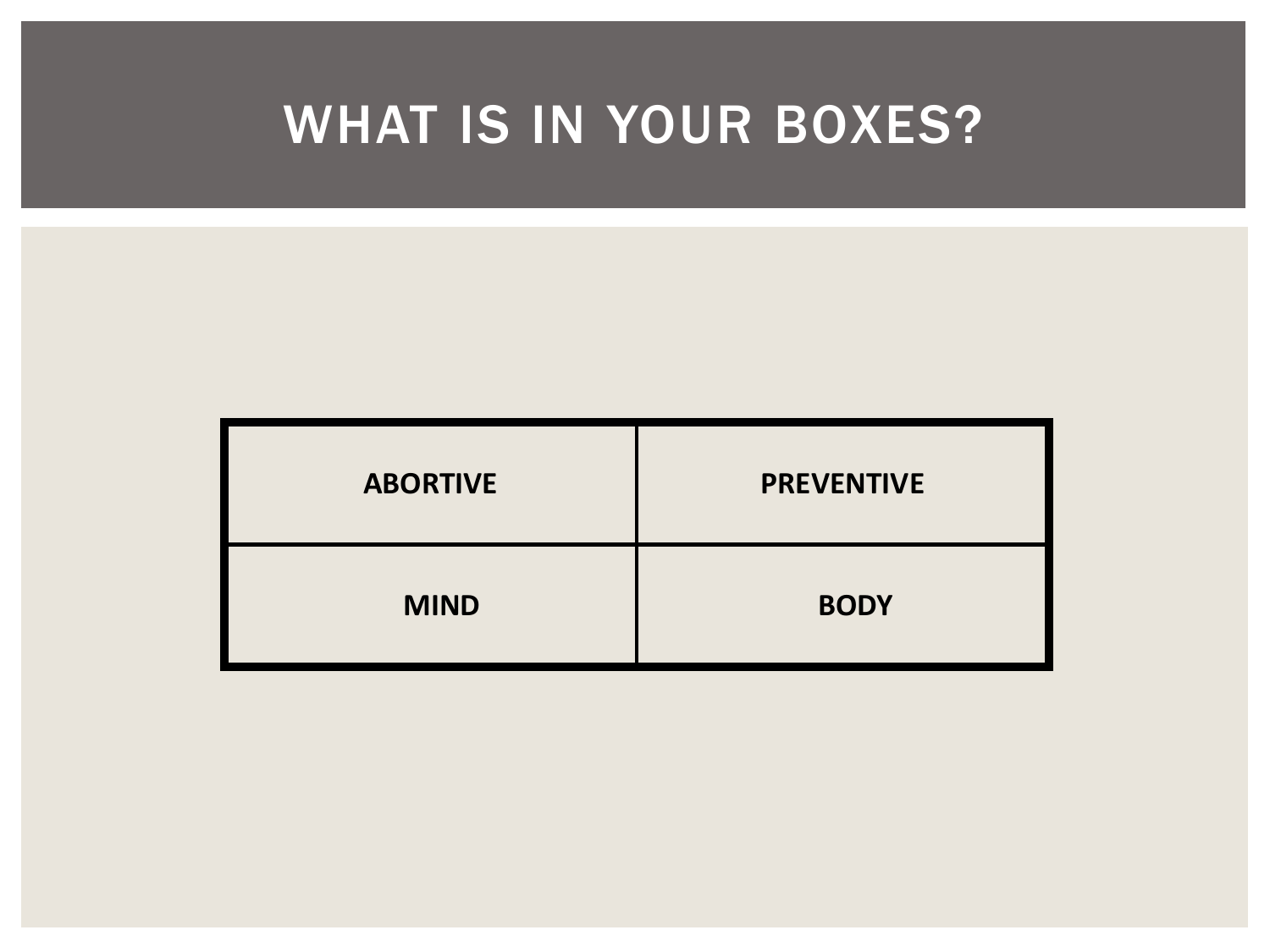# CREATING A MIGRAINE HEALTHY LIFESTYLE

#### **CORE HEALTH**

- **Hydration, nutrition, sleep**
- **MOVEMENT** 
	- Develop body awareness, a migraine safe movement routine
- **SELF AWARENESS** 
	- Relaxation, meditation, emotion-regulation, mindfulness

#### CONNECTEDNESS

- Engage with people: work, play, and relationships
- SELF EFFICACY
	- Confidence in ability to achieve goals: self-regulation, support, mastery, observing success of others
- **GROWTH** 
	- Seeing setbacks as learning opportunities: acceptance, commitment, behavior change and celebrating successes

Disclosure; I am medical co-director of Ctrl M Health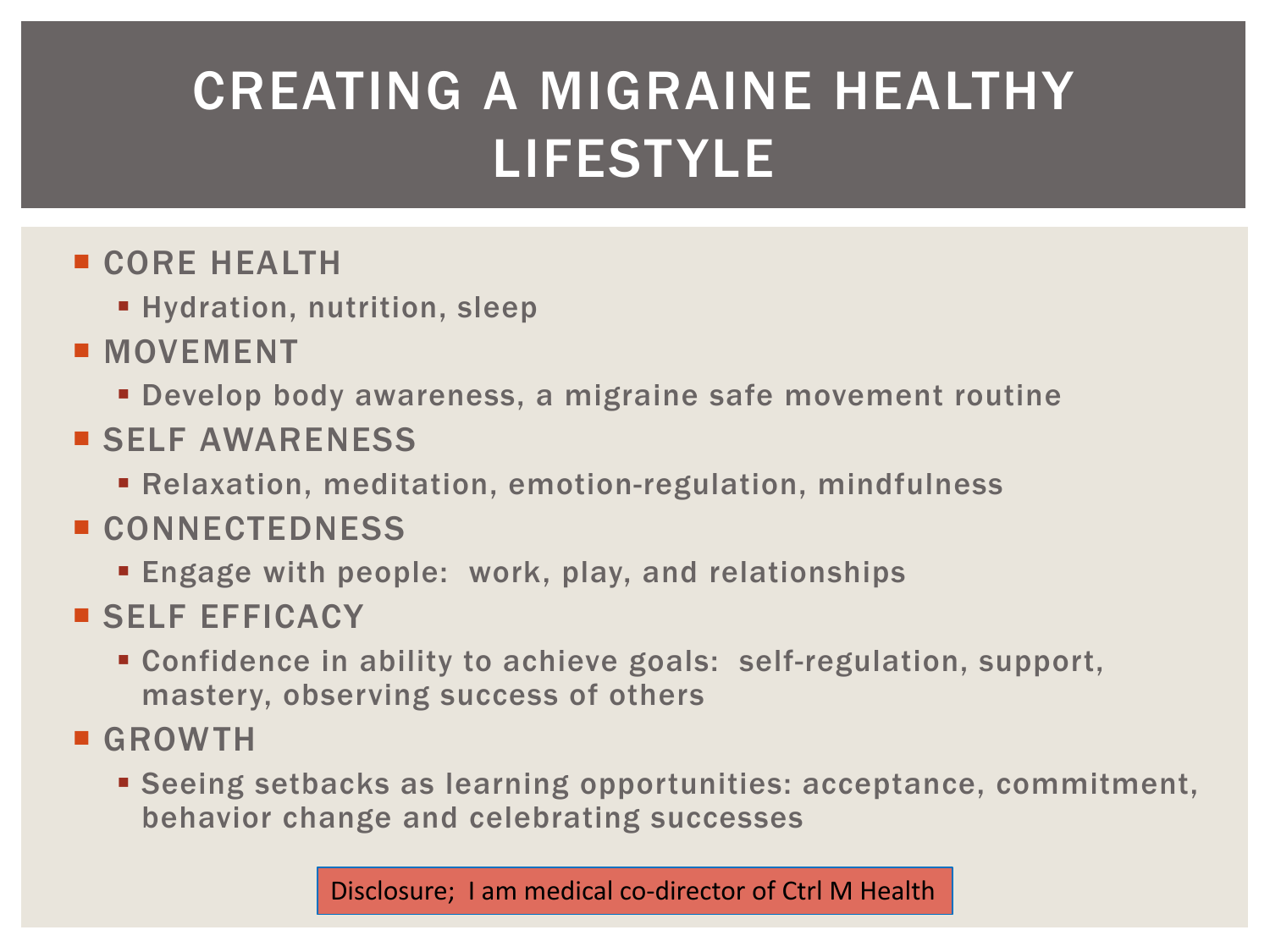# STIGMA TYPES RECOGNIZE AND HAVE A PLAN

# **Interpersonal**

**micro aggressions**

**Structural Laws and policies**

**Self-stigma**

**Low self esteem Depression/anxiety MORE PAIN! Concealment Presenteeism Low Participation Rates**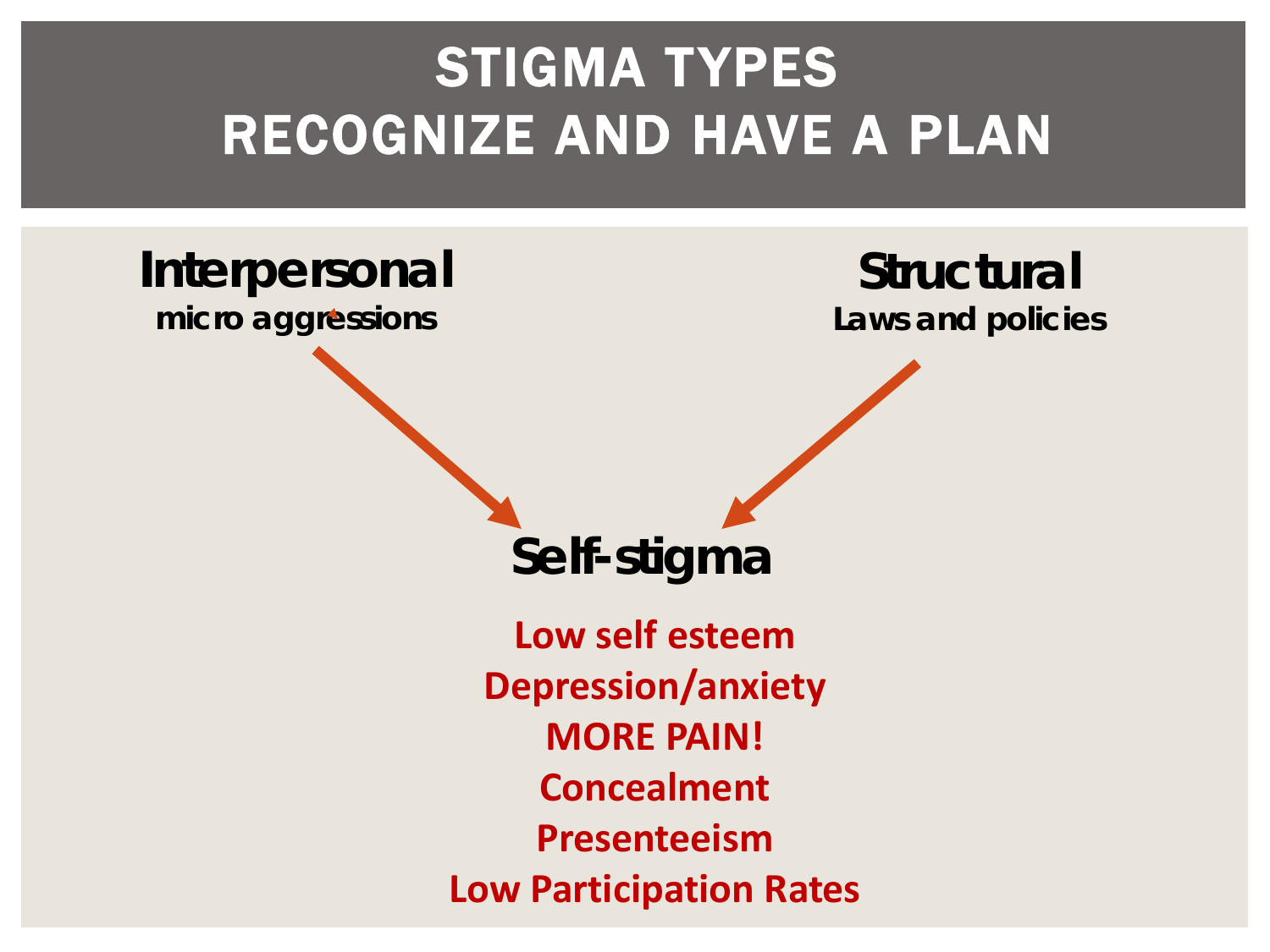# ADVOCACY: THE GREATEST STIGMA BUSTER

- ■Tell your story (well)
- **ELanguage: use CHAMP language and image** guide
- Be seen (come out)
	- Do it well
	- **Seek advice**
- **E** Insist on accommodations
- ■Support others with your disease
- **Participate in the movement** 
	- It is the only way things change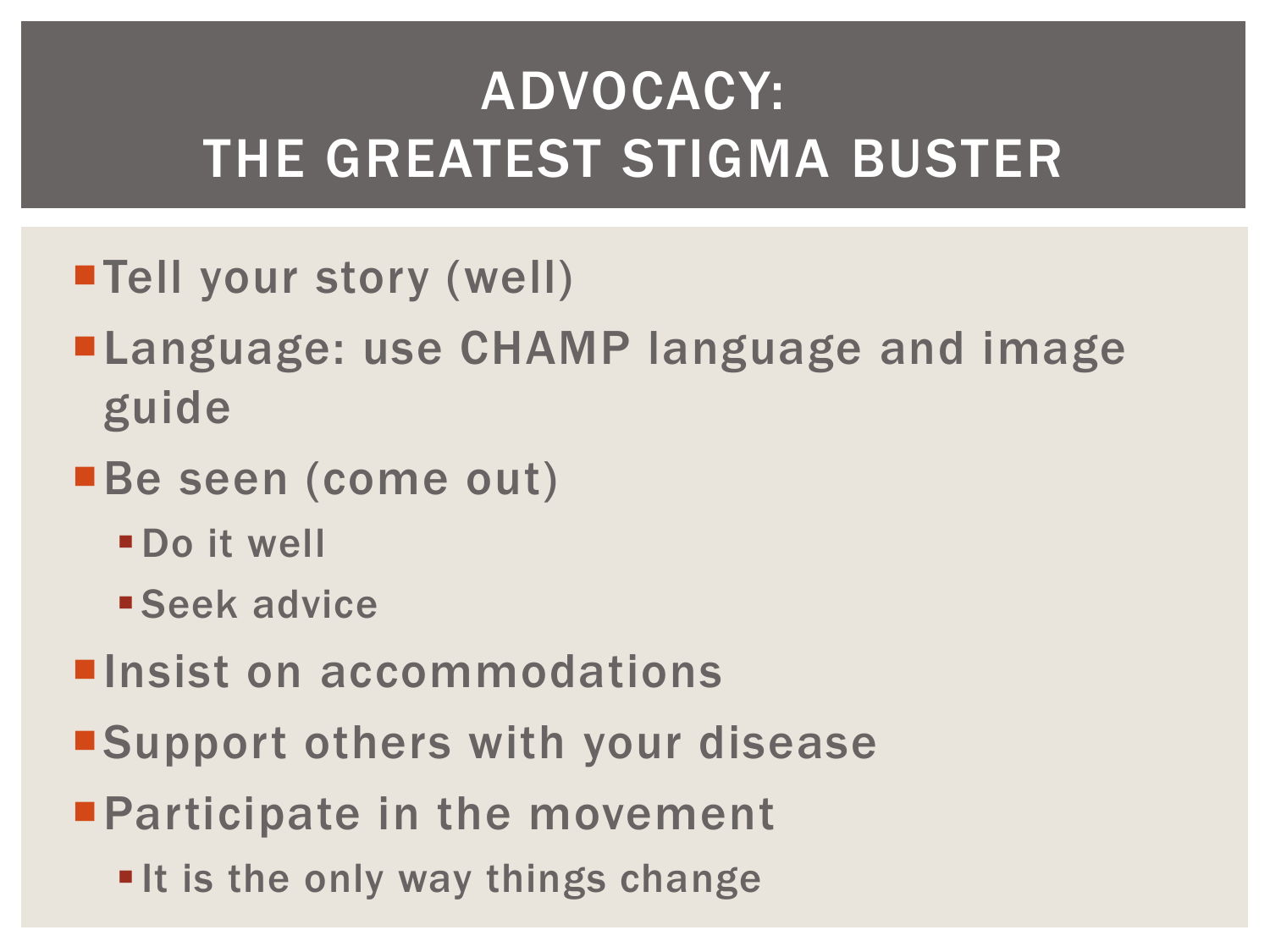# GENERAL PRINCIPLES OF ACUTE TREATMENT

#### Tailor treatment to both patient and attacks

- **□ Recognize triggers and mitigate them**
- □ Treat early
- $\square$  Bypass the stomach (more often than you think)
- Use nonpharmacologic treatment (maybe solely)
	- Quiet, rest, cold compresses, relaxation, biofeedback, meditation
- □ Use (but don't overuse) acute medications
	- Stratify care: first line, backup, and rescue treatment
	- *Consider comorbidities when choosing*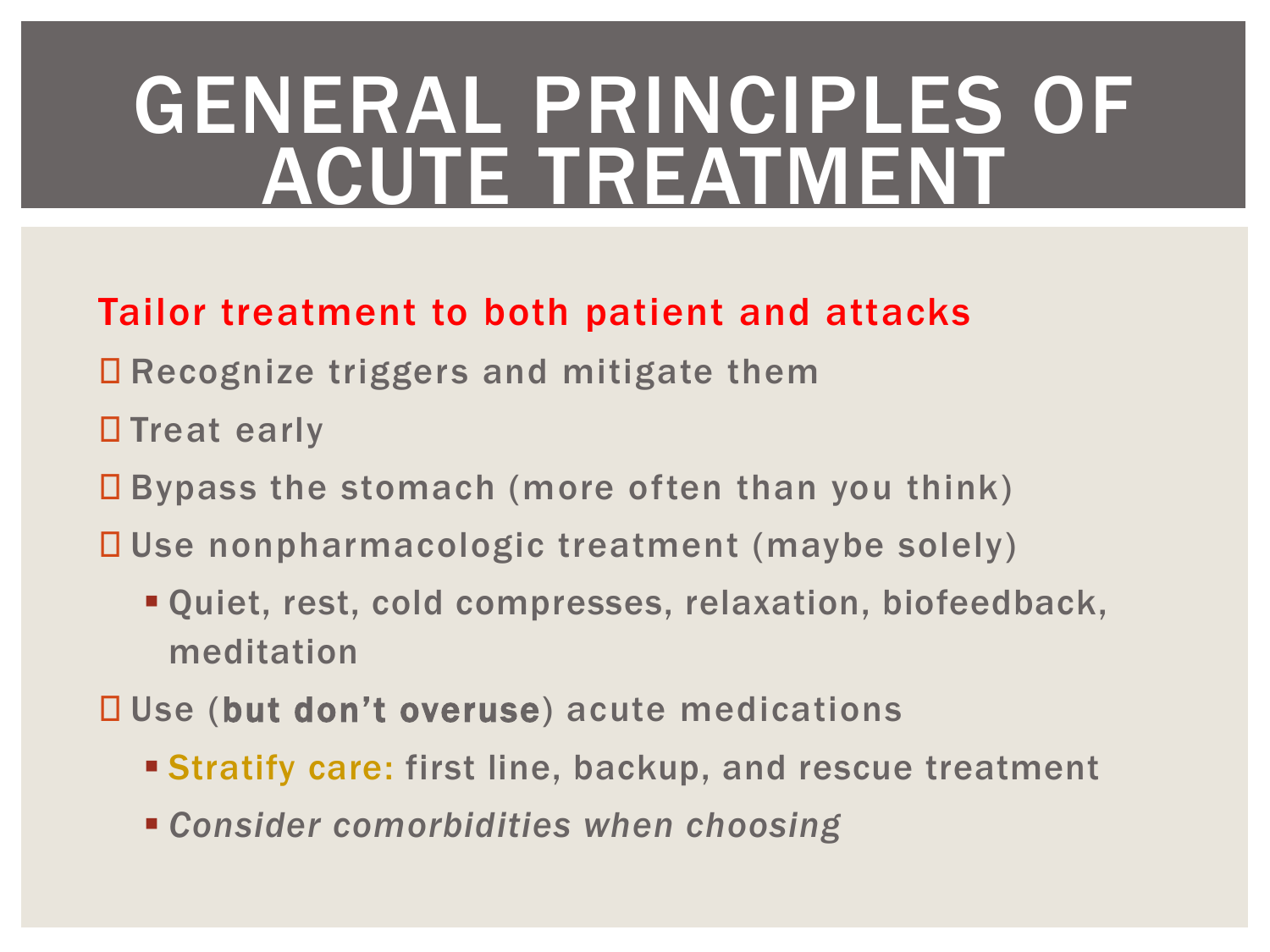# ACUTE MIGRAINE MEDICATIONS

#### Non-specific

- **NSAIDS**
- Combination analgesics
- Neuroleptics/antiemetics
- Corticosteroids
- Opioids (not recommended)

#### □ Specific

- Ergotamine/DHE
- **Triptans**
- Gepants
- **Ditans**

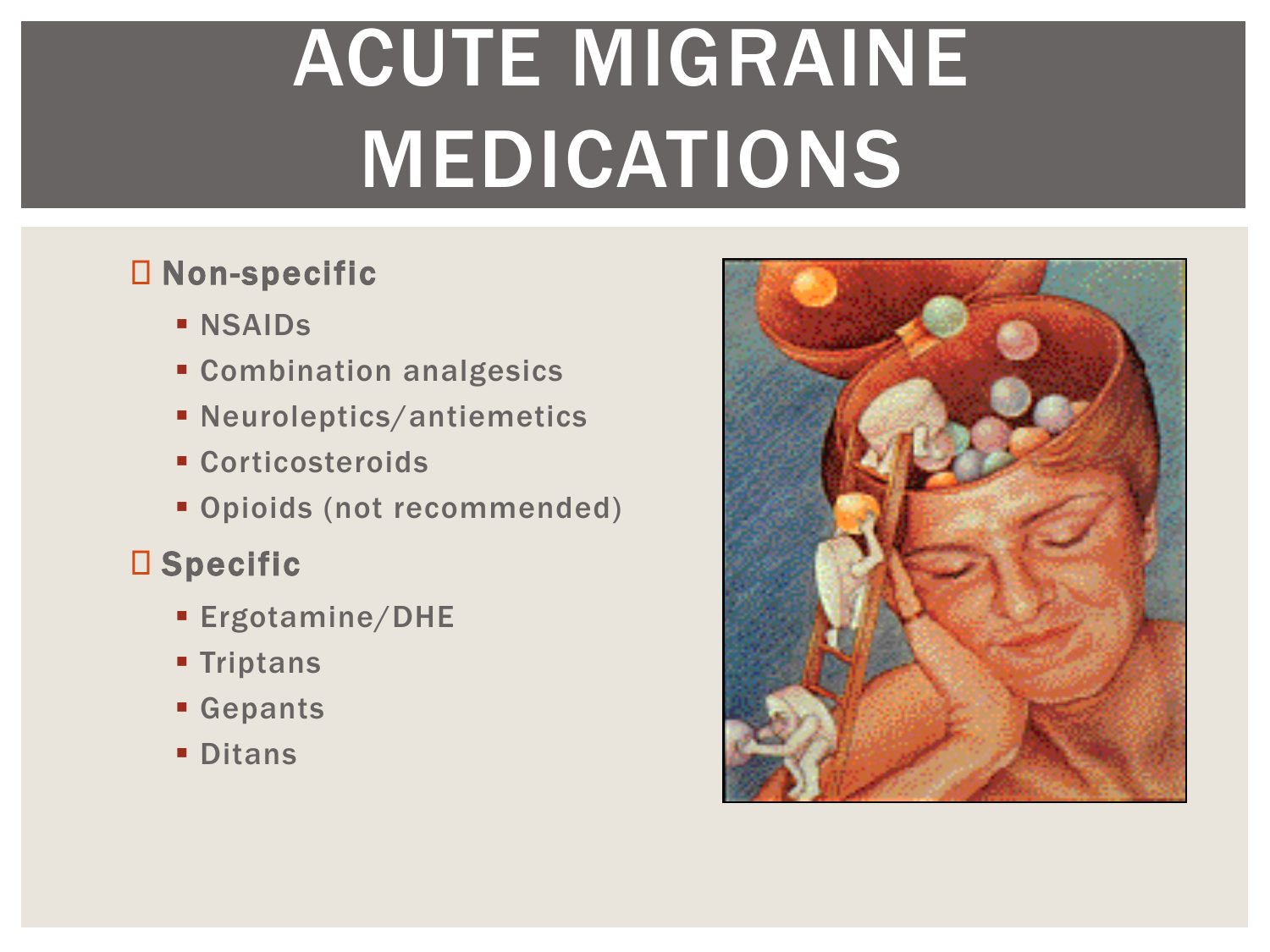### MAY NEED BACKUP OR RESCUE

*Within Attack*



Initial Therapy | Based on attack profile, associated symptoms, and level of disability

Back up and If Fails Rescue Therapy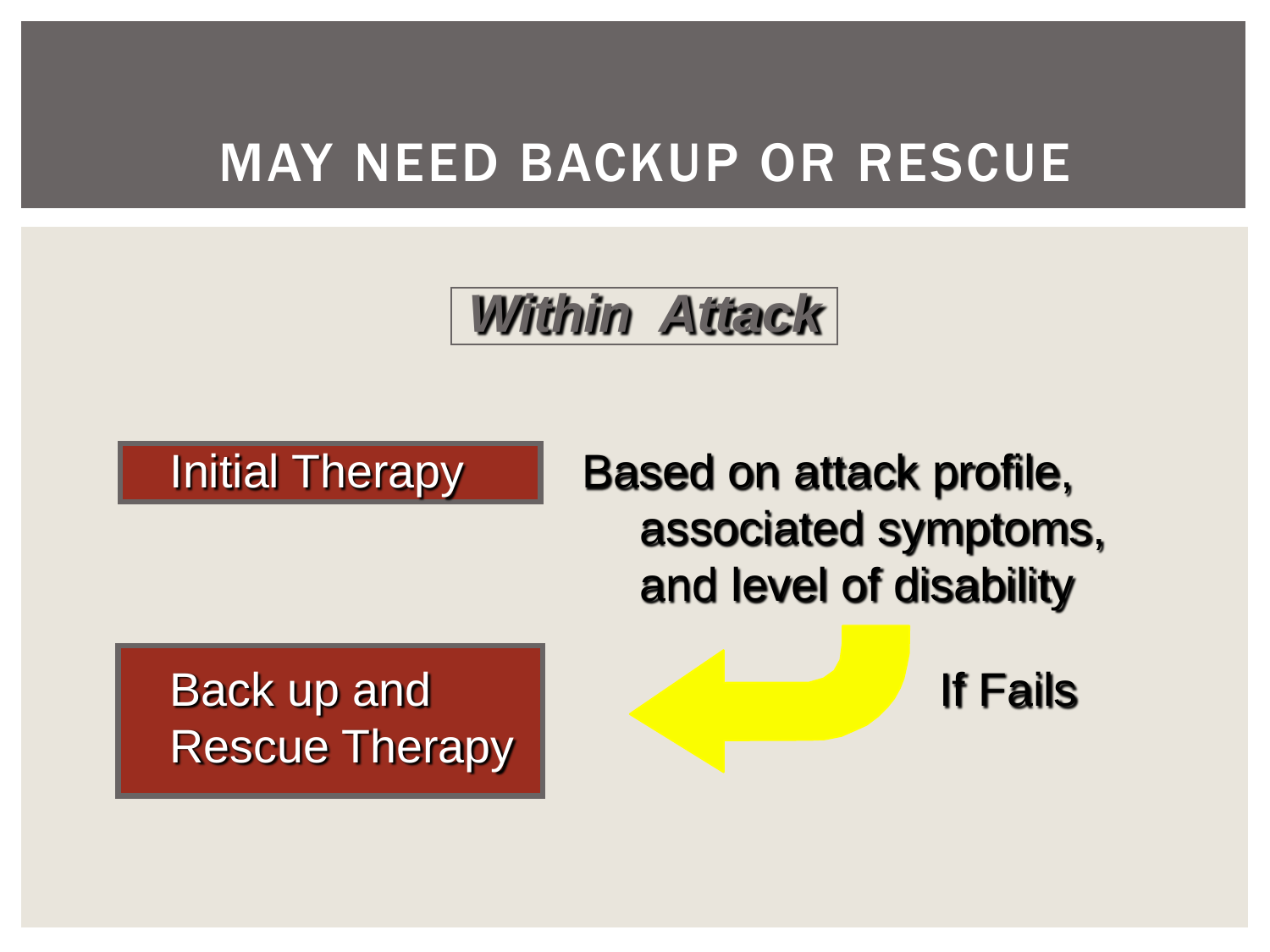### THE FOUR COLUMNS: MIX AND MATCH

| <b>Triptans/Ergots</b> | <b>NSAIDs</b>        | <b>Dopamine</b>     | <b>Gepants</b>    |
|------------------------|----------------------|---------------------|-------------------|
| Sumatriptan            | <b>Short acting</b>  | Prochlorperazine    | <b>Ubrogepant</b> |
| <b>Rizatriptan</b>     | <b>Ibuprofen</b>     | Metoclopramide      | Rimegepant        |
| Naratriptan            | <b>Longer acting</b> | <b>Promethazine</b> |                   |
| Zolmitriptan           | Naproxen             | Chlorpromazine      |                   |
| Almotriptan            | <b>Others</b>        | <b>Haloperidol</b>  |                   |
| <b>Eletriptan</b>      | <b>Diclofenac</b>    | Olanzapine          |                   |
| Frovatriptan           | Indomethacin         |                     |                   |
| <b>DHE/Ergotamine</b>  | Etc                  |                     |                   |
| <b>Lasmitidan</b>      |                      |                     |                   |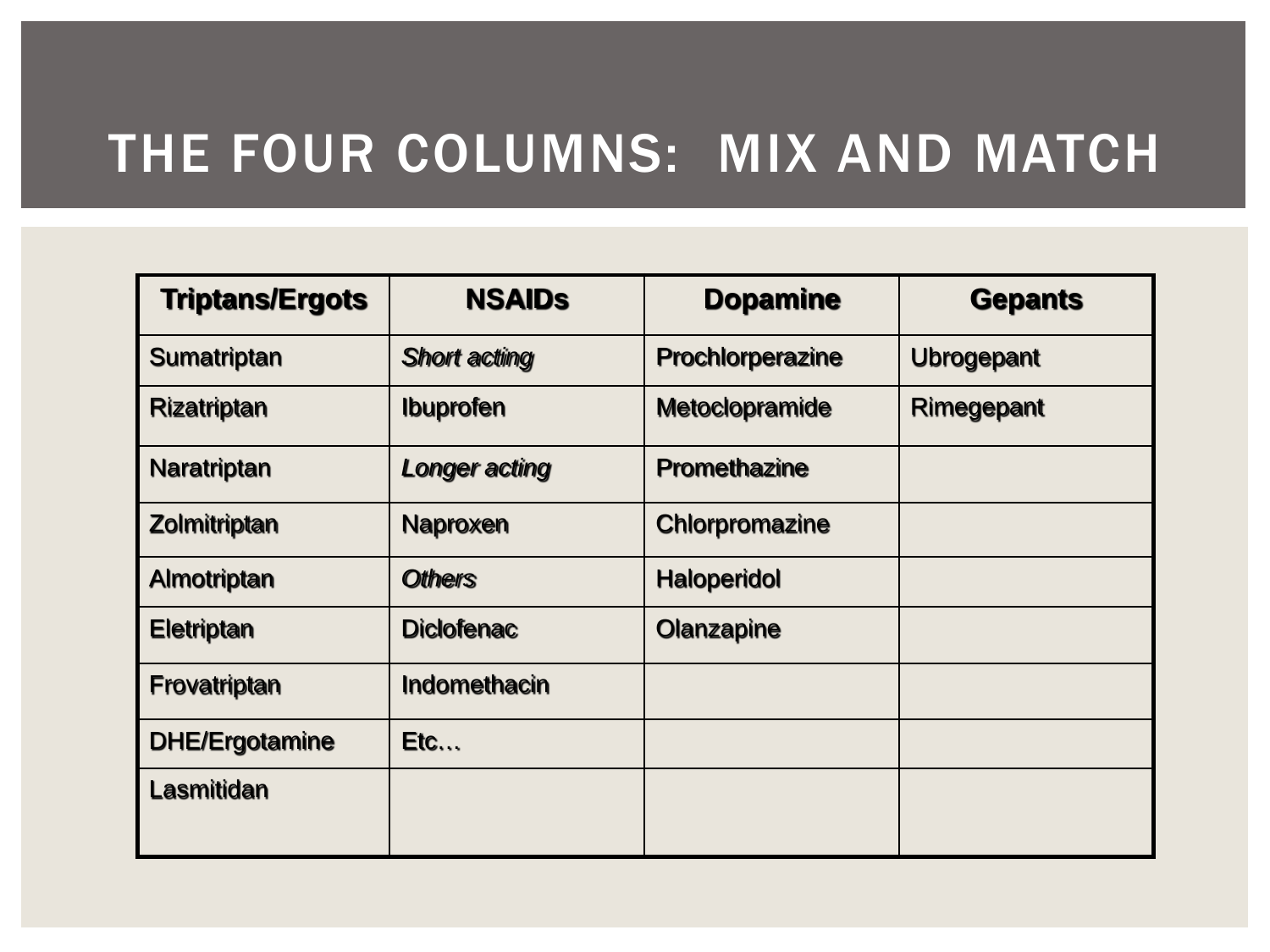# PROBLEMATIC (REBOUND HEADACHE)

- **Opioids** 
	- Percocet
	- **Morphine**
	- Vicodin
	- Dilaudid
	- Tramadol, Ultram
- **Butalbital** 
	- Fioricet
	- **Esgic**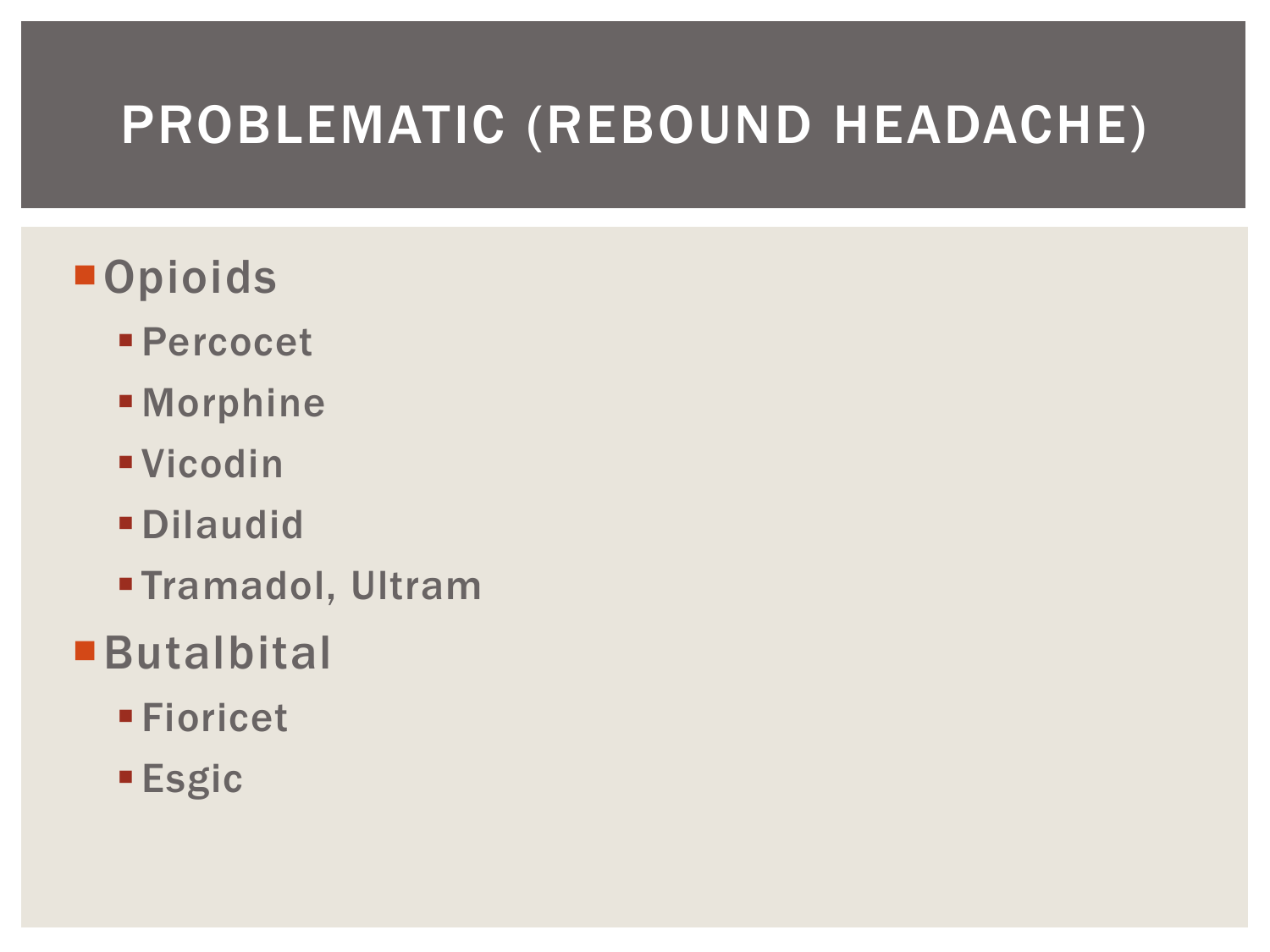# ATTACK FREQUENCY AT BASELINE PREDICTS FUTURE DAILY HEADACHE



\*Top line predicted incidence of intermediate frequent headaches (105 to 179 days/year) Bottom line shows predicted incidence of CDH (180+ days/year).

Scher AI et al. *Pain*. 2003;106:81-89.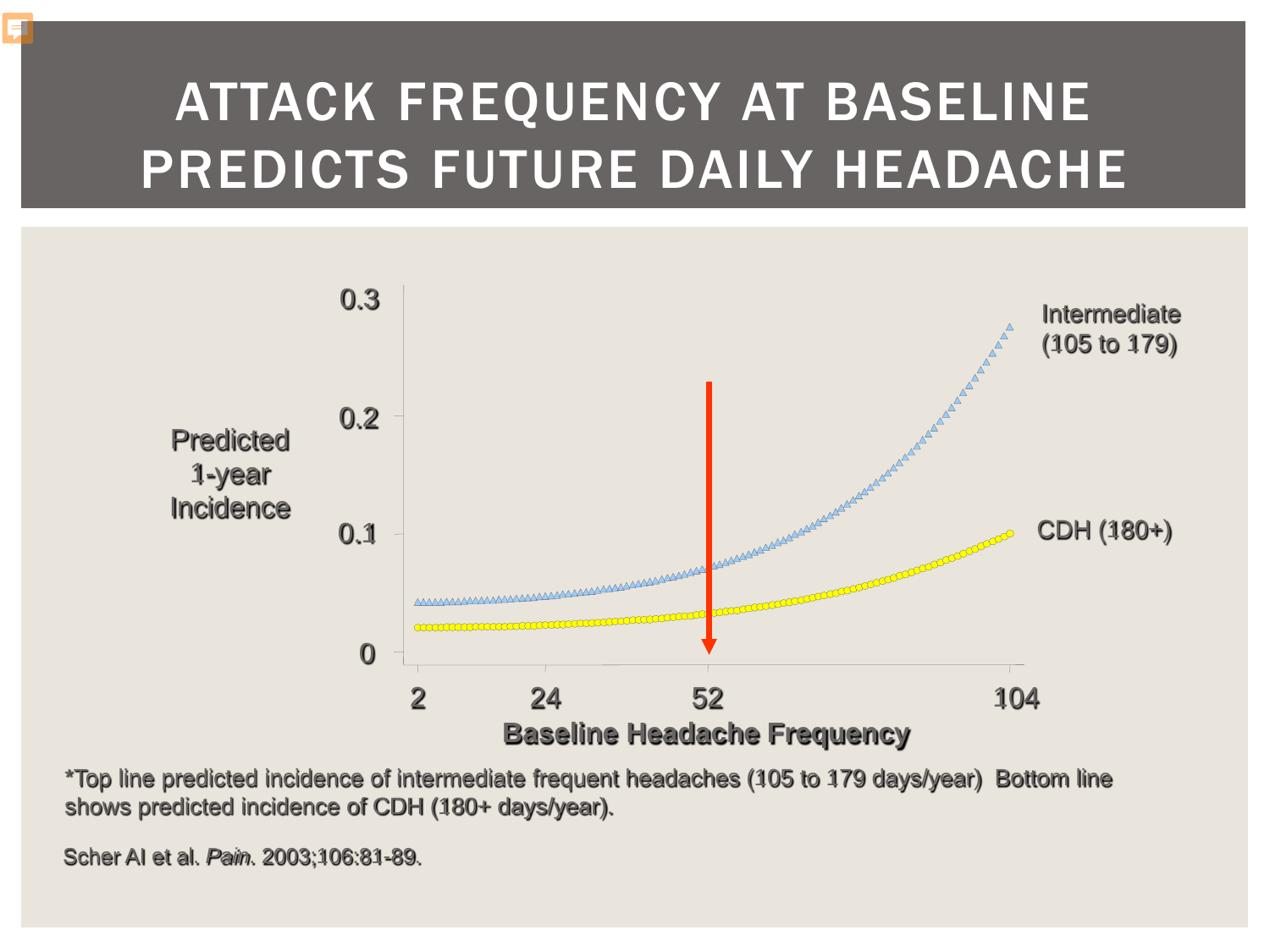# *Consider Prevention When*

- **1. Migraine significantly interferes with patients' daily routine, despite acute treatment**
- **2. Frequency attacks (>1/week) with risk of CDH or Rebound**
- **3. Acute medications ineffective, contraindicated, troublesome**
- **AEs, or overused**
- **4. Patient preference**
- **5. Special circumstances such as** *Stroke-like attacks*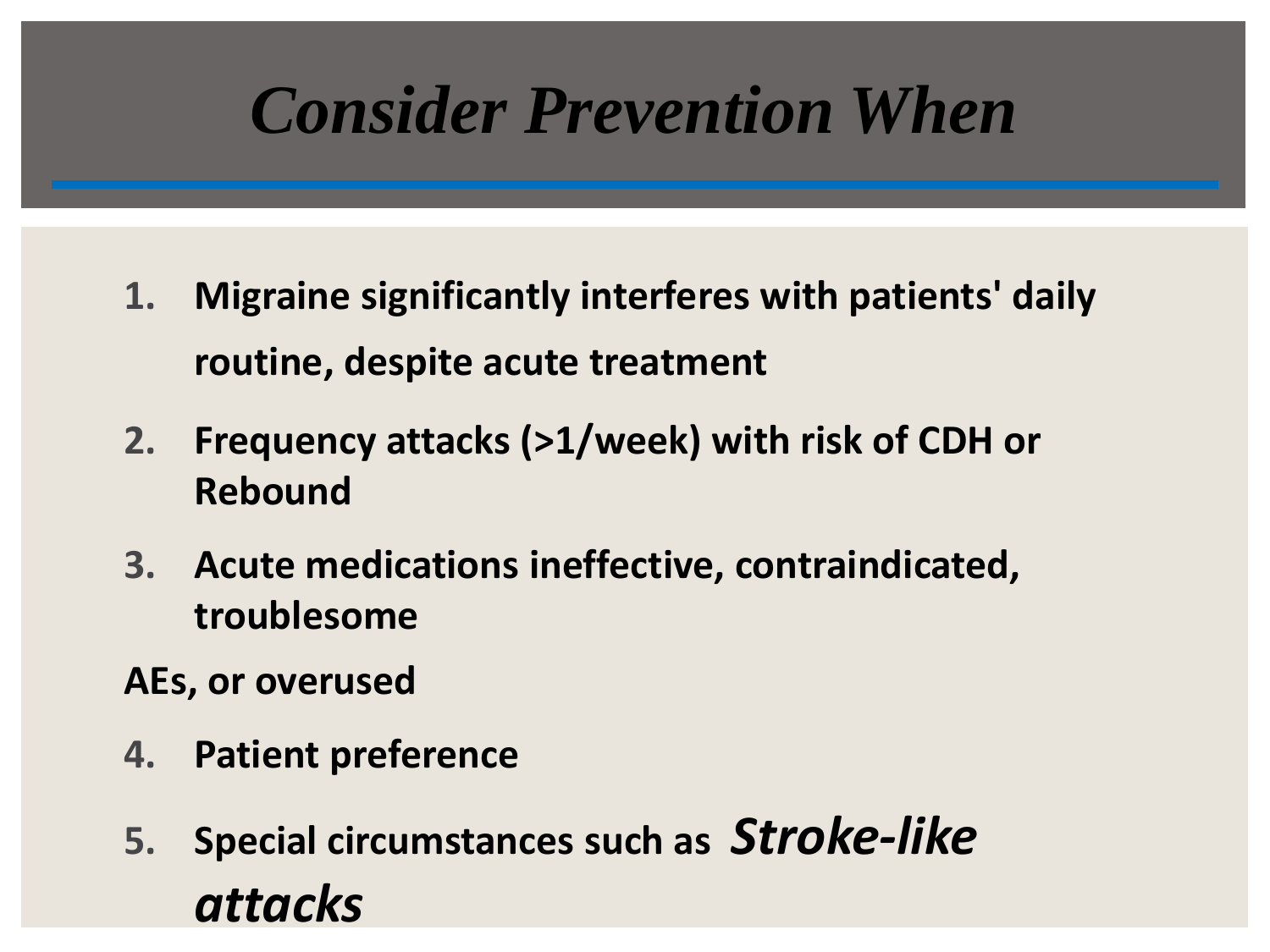# TRANSITIONAL (BRIDGE) STRATEGIES (OUTPATIENT)



Gepant?

All of the above may need a rescue treatment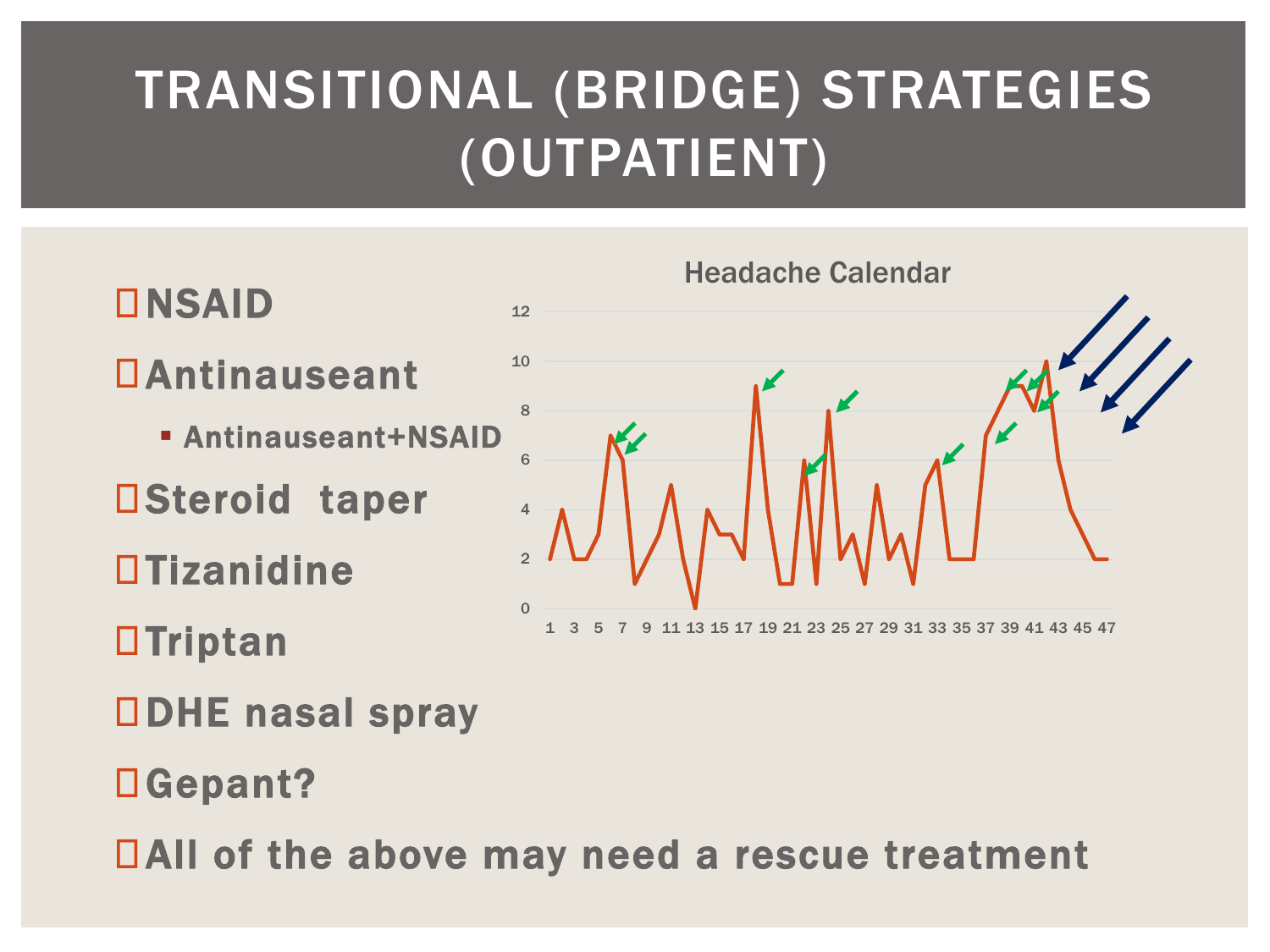# INPATIENT VS. INFUSION

#### More graded delivery of medication

- DSerious drug withdrawal must be inpatient
- **OPsychiatric** assessment
	- **EXAMPLE Mandatory psych consult**
- Other consultations
- Opportunity for education
- **QLess disruptive to** patient
- **Less expensive**
- Smaller knowledge infrastructure to maintain
	- **Fewer nurses**
	- **Fewer administrators**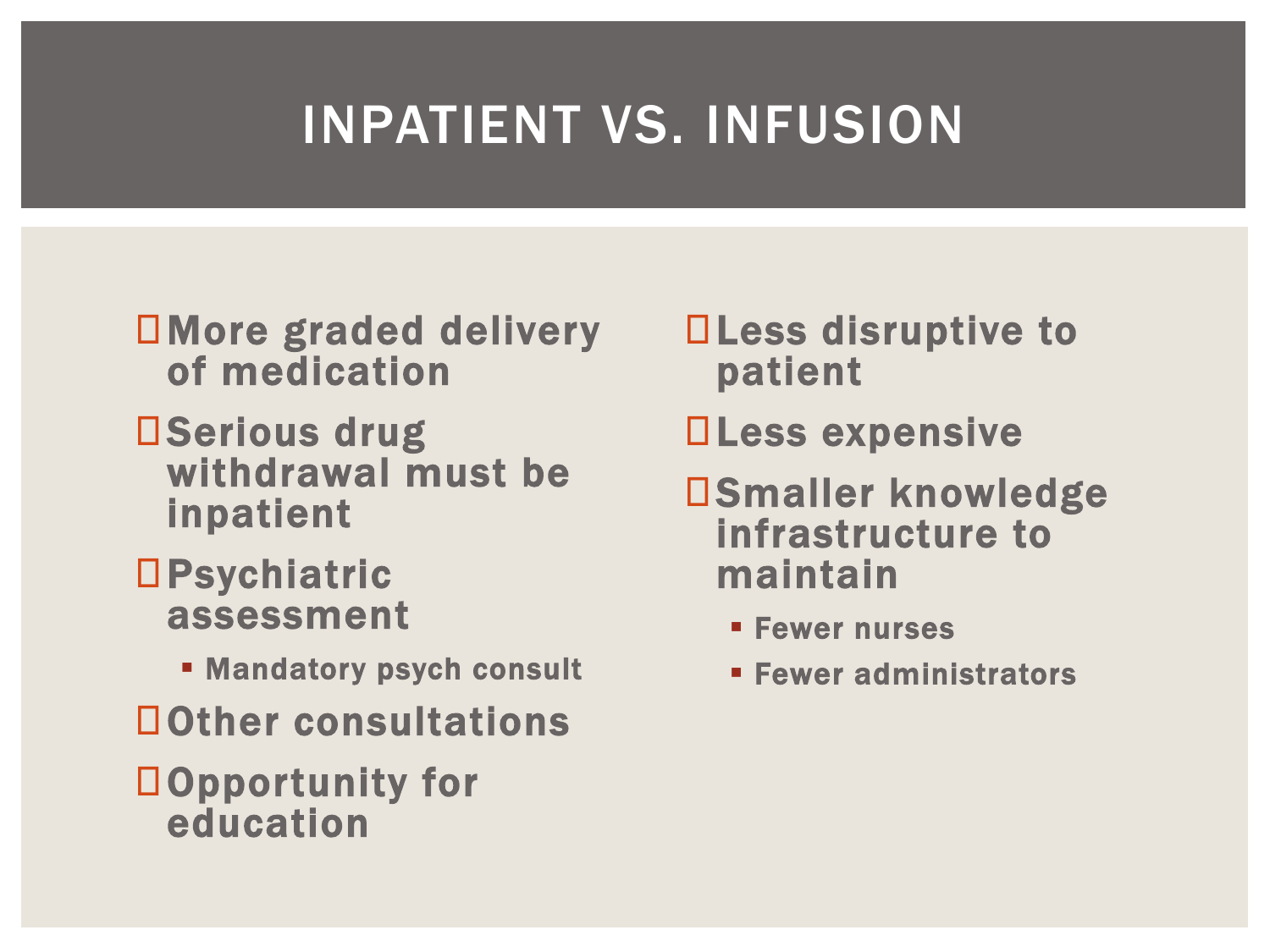# PREVENTIVES

#### ■ Antidepressant

- Amitriptyline, Nortriptyline
- Venlafaxine, Duloxetine
- **Blood pressure meds** 
	- Beta blockers propranolol, atenolol, timolol, etc
	- ACE/ARBS lisinopril, candesartan
- Seizure meds
	- **Topiramate**
	- **Divalproex**
- Botulinum toxin
- Monoclonal Antibody- Aimovig, Ajovy, Emgality, Vyepti
- Miscellaneous memantine, cyproheptidine,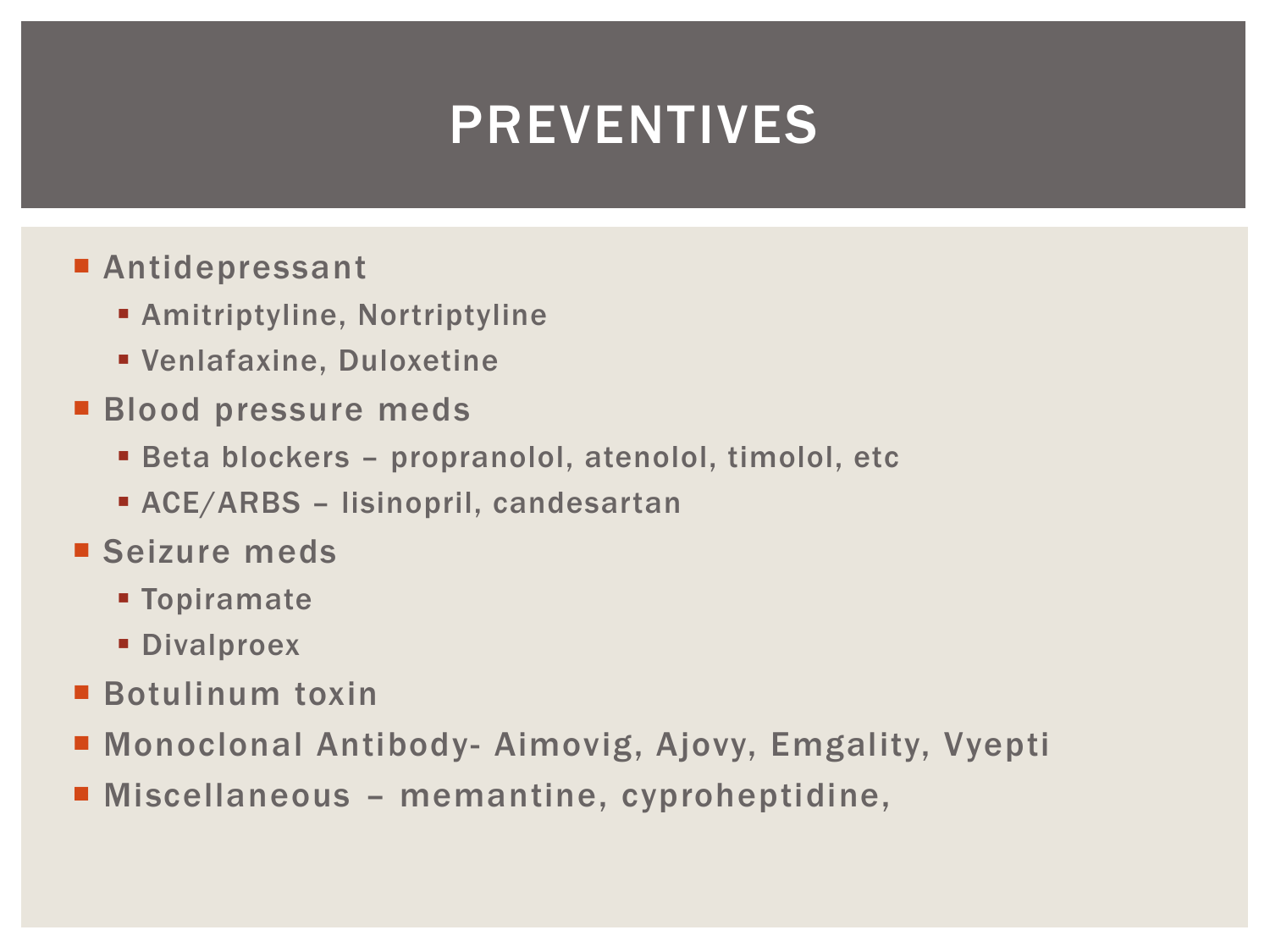# "NATURAL" PREVENTIVES

#### Petadolex (*Petasides*, or butterbur extract)

- **150 mg/day**
- B2 (riboflavin)
	- **400 mg/day**

#### Magnesium Oxide

- 400 mg daily to TID
- **DFeverfew**

### Coenzyme Q10

- **150-300 mg/day and up DMelatonin** 
	- 3-15 mg and up
- Medical Marijuana
	- **CBD twice a day; THC as needed**

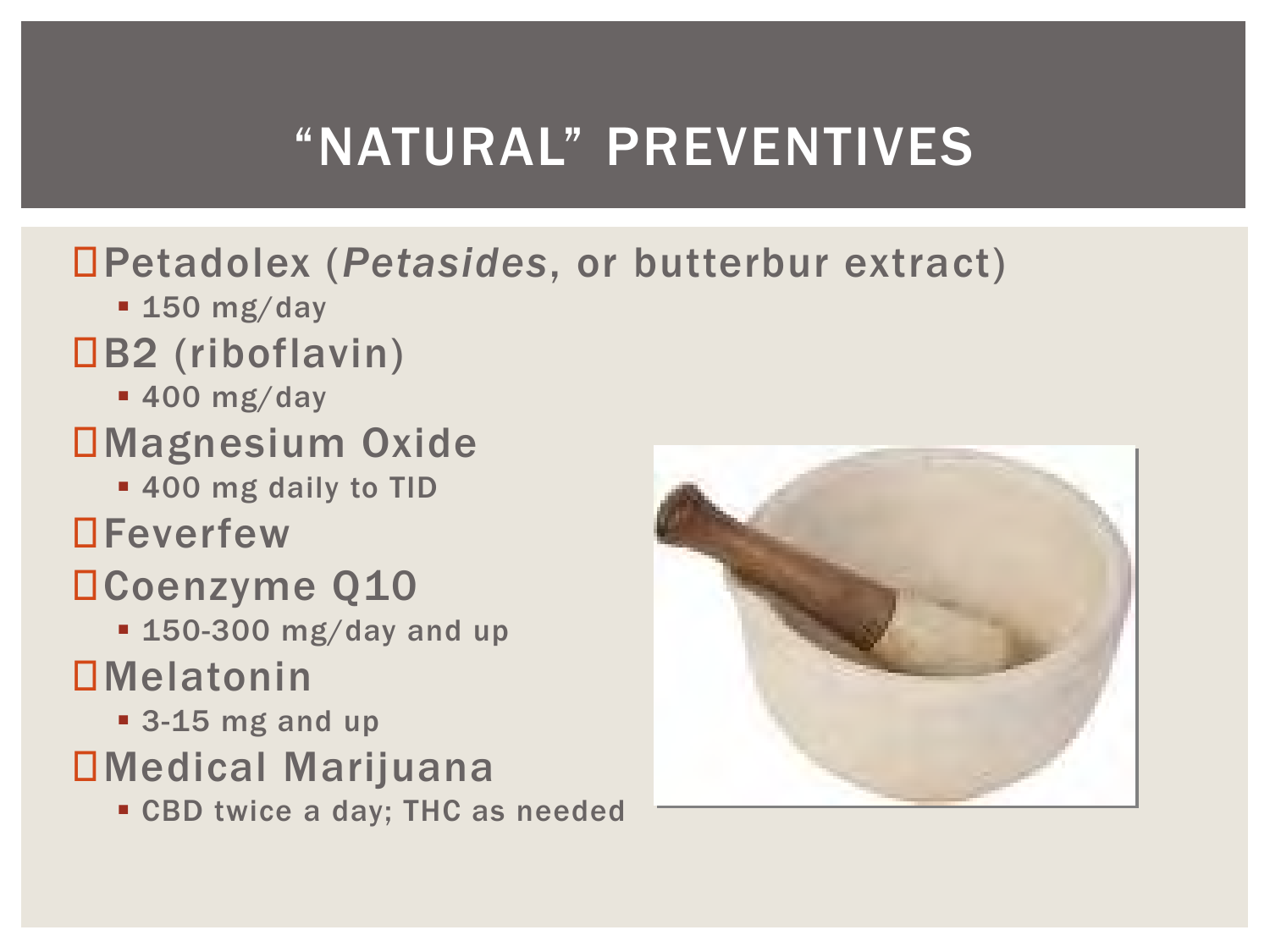WHAT'S YOUR DEVICE?